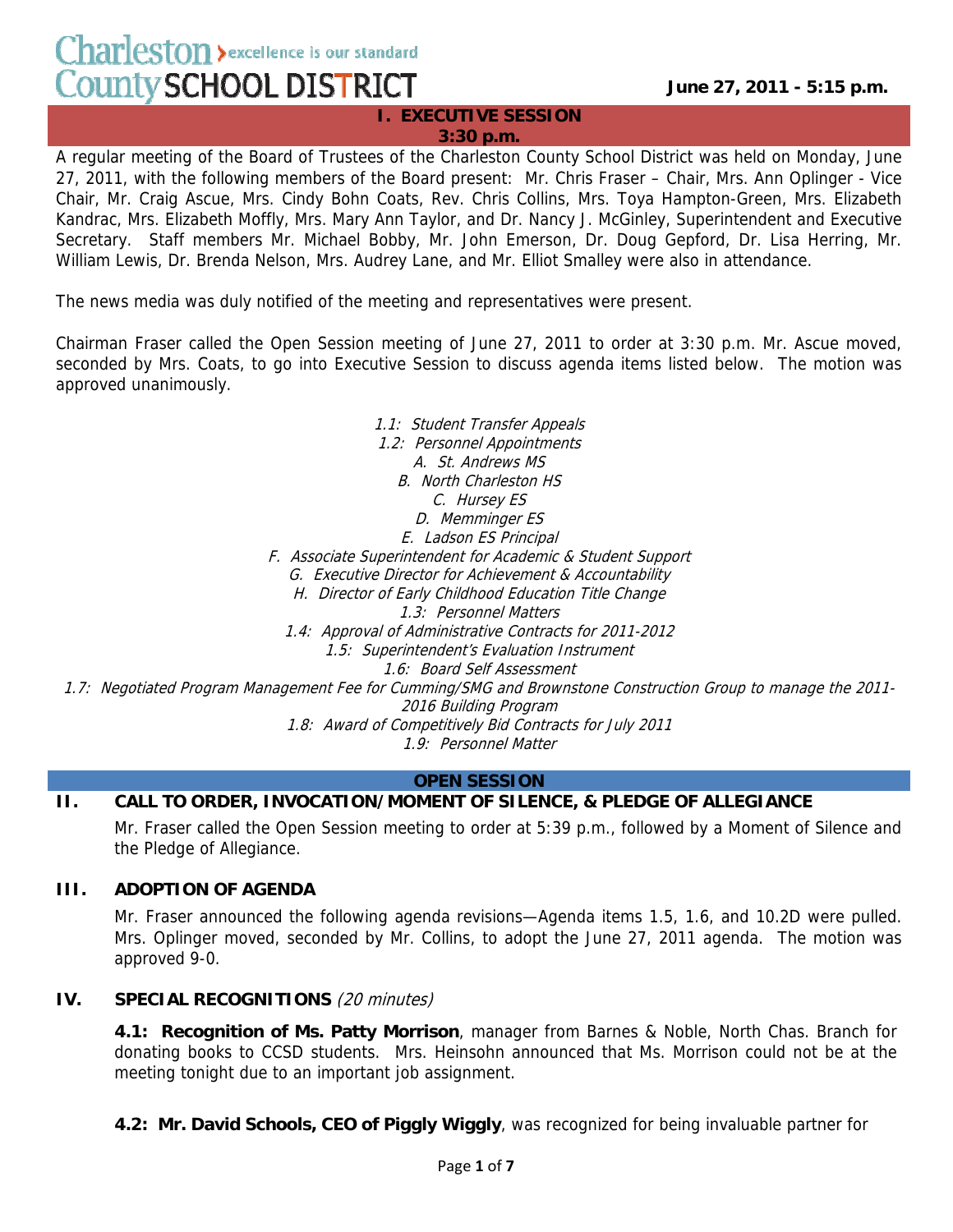Parent University.

# **V. SUPERINTENDENT'S REPORT**

- Leadership Institute for Principals and Assistant Principals to improve Literacy—align with the district goals. Mrs. Christine Ryan planned the event that was supported by principals who also organized and led the event. Principals have also been asked to plan monthly meetings.
- Action-based learning was discussed. Action-based learning will presented to the Board in the future.
- Early Childhood Learning held a workshop last week.
- Value-Added Evaluation is the topic of the Board Workshop scheduled for Thursday. Staff will discuss using student outcome to evaluate teachers.
- First Grade Academy and results of Third and Six grade Academies will be shared in accordance to Board Policy IHAAA that was approved last year.
- Dr. Gepford, Janet Rose and Katie McClure were asked to shake the hands of Board members since they are scheduled to retire at the end of this school year.

Mrs. Kandrac asked why 2010 graduation information was delayed. Dr. Rose said it was delayed until the receipt of official graduation rate information from the state.

Mrs. Taylor said she requested progress data for Third and Sixth Grade Academies and criteria on how it matriculated into the academies. Dr. McGinley said some information will be presented tonight. While the report is due in July, the annual results will be presented tonight. Mrs. Taylor requested staff also provide other details not covered in the report.

## **VI. VISITORS, PUBLIC COMMUNICATIONS (Not to exceed 30 minutes)**

- 1. Mr. Michael Miller urged the board do whatever is necessary to make North Charleston High a top school. He said while NCHS parents have not been engaged in the process, the board should make a bold statement and make certain the person recommended for the principal's position has proven data. He suggested the same data used to fire principals be used to hire them.
- 2. Mr. Jon Butzon addressed the Board on behalf of the North Charleston High School/Stall High Blue Ribbon Task Force sharing criteria for hiring a principal for North Charleston High. He said the school needs an experienced High School principal who has worked at a school heavily populated with disadvantaged students, has experience with low-performing schools and taking them to higher level, and have data to prove they are qualified to do the work. He suggested applications be compared with criteria provided to see if anyone is qualified, if none, continue the search.
- 3. Mr. Henry Copeland corrected Mrs. Oplinger on an earlier comment she made about equal exchange. He expressed concerns about public access to information and the lack of and equal exchange. Mr. Copeland expressed concerns to the Board Chair about the attitude of staff and failure to comply with an agreement entered into last March. He said he would seek appropriate remediation, if nothing was done to address these issues. He also spoke about public engagement, public expectations, the Board following its own policies and Roberts Rules of Order and the superintendent's communication with the Board.

## **VII. APPROVAL OF MINUTES/EXECUTIVE SESSION AGENDA ITEMS**

## **7.1: Open Session Minutes of June 13, 2011**

Rev. Collins moved, seconded by Mrs. Moffly, approval of the Open Session Minutes of June 13, 2011 as modified. The vote was 9-0.

Mrs. Kandrac offered the following corrections:

• Mrs. Kandrac said page 1 - Adoption of Agenda – she said budget vote in second reading should have been as it was posted and advertised for June  $27<sup>th</sup>$  and not June  $13<sup>th</sup>$ . She said low attendance was because the community did not know the Board was voting on the budget that night since the June  $27<sup>th</sup>$  meeting had been advertised for 4-5 weeks.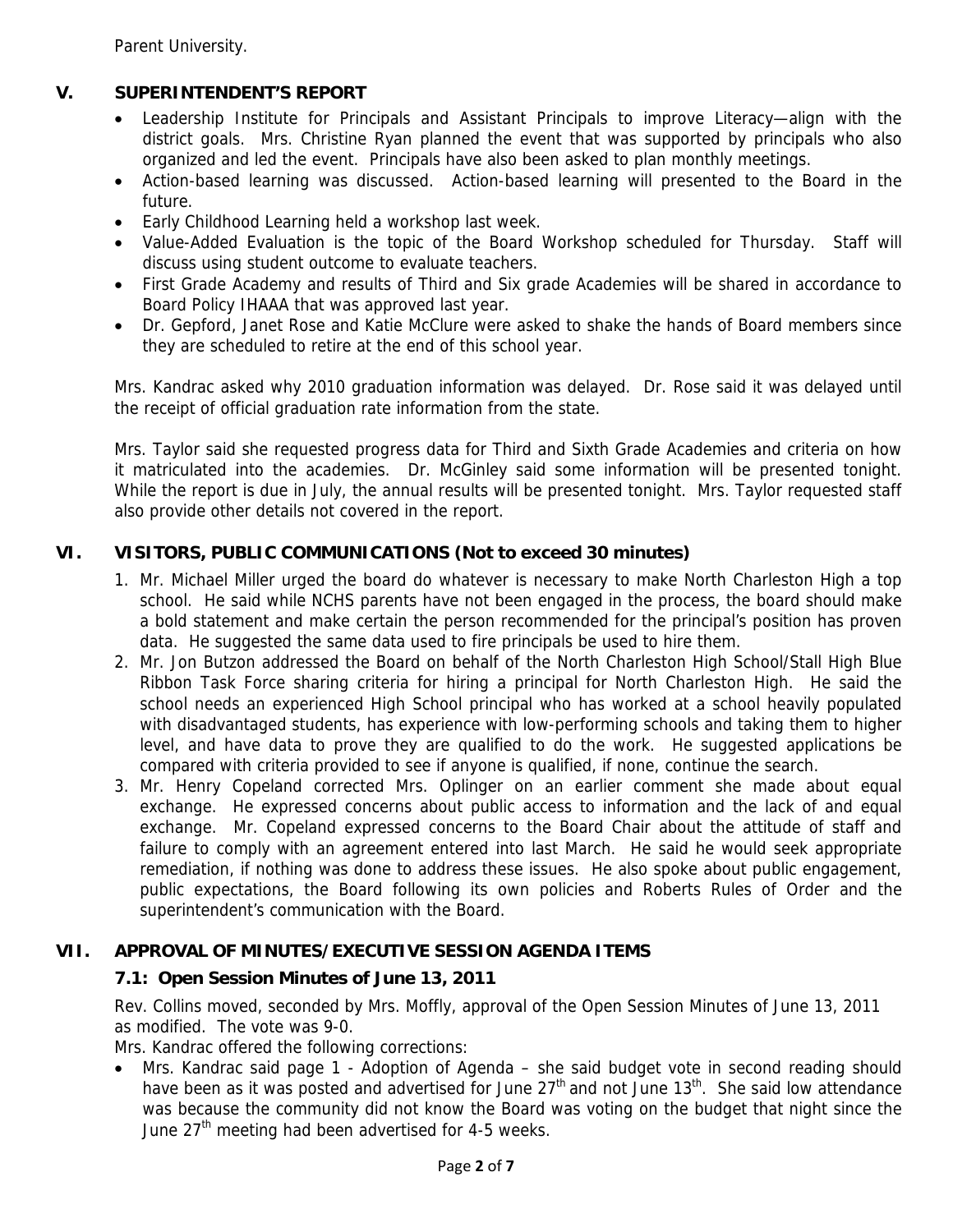- Also, she said item 7.1-2 the information shared by David Ginn about the number of MUSC employees and years Dr. Greenburg was at MUSC may be wrong. However, Mrs. Stoney said she confirmed this information using the DVD that was provided by the Taping Center.
- Agenda item 7.1-3B a correction is needed on the vote because Moffly was absent on May 26<sup>th</sup>; therefore, the vote should be 8-0-1 (Moffly abstained).
- Agenda Item 7.3 she said it was not a cost increase but priority of survey items.
- Mrs. Kandrac said reason she withdrew her vote on the minutes of June  $13<sup>th</sup>$  because it included something that happened after the meeting.
- 7.1-5 EK said administrative salary documents requested were critical to budget decision making 2008, 2009, and 2010 salaries.
- Page 7.1-8 highlighted sections should have budget details. Mrs. Stoney said those details were listed above section Mrs. Kandrac referred to. She will check to see if there were more than six items.
- Mrs. Kandrac said on agenda item 7.1-10 she didn't say "a position on SCSBA was up for grabs; she said "someone had to be nominated and elected" also she said "in November 10, 2008 when Mrs. Green was elected as chair, Mrs. Green said she had too much on her plate". She also said Mrs. Green missed four meetings out of five and gave the following dates - May 12, Apr. 14 March 2 and Feb 3<sup>rd</sup>.

# **7.2:Motions of Executive Session of June 27, 2011**

## **1.1: Student Transfer Appeals**

The Board approved Student Transfer Appeals A-G and I; Student Transfer Appeal H was approved for James Island. The motion was approved 9-0.

## **1.2: Personnel Appointments**

## **A. St. Andrews MS**

The Board approved the appointment of Mr. Michael Ryan to the position of principal at St. Andrews Middle School. The motion was approved 9-0.

## **B. North Charleston HS**

The Board approved the appointment of Mr. Robert Grimm to the position of principal at North Charleston High School under direct supervision of Dr. Winbush for a period of two years and release authority after two years based on performance. The motion was approved 6-3 (Collins, Moffly, and Taylor opposed).

## **C. Hursey ES**

The Board approved the appointment of Dr. Timothy Schavel to the position of principal at Hursey Elementary School. The motion was approved 8-1 (Collins opposed). Rev. Collins stated for the record that he voted no because he felt the board did not choose the best person for the job.

At this time, Mrs. Matisse Brown, the PTA president who is very active with the selection of the principal was recognized.

## **D. Memminger ES**

The Board approved the appointment of Dr. Teresa Nowlin to the position of principal at Memminger ES School. The motion was approved 9-0.

## **E. Ladson ES Principal**

The Board approved the appointment of Ms. Celeste Couch to the position of principal at Ladson Elementary School. The motion was approved 6-3 (Coats, Moffly, and Taylor opposed).

## **F. Associate Superintendent for Academic & Student Support**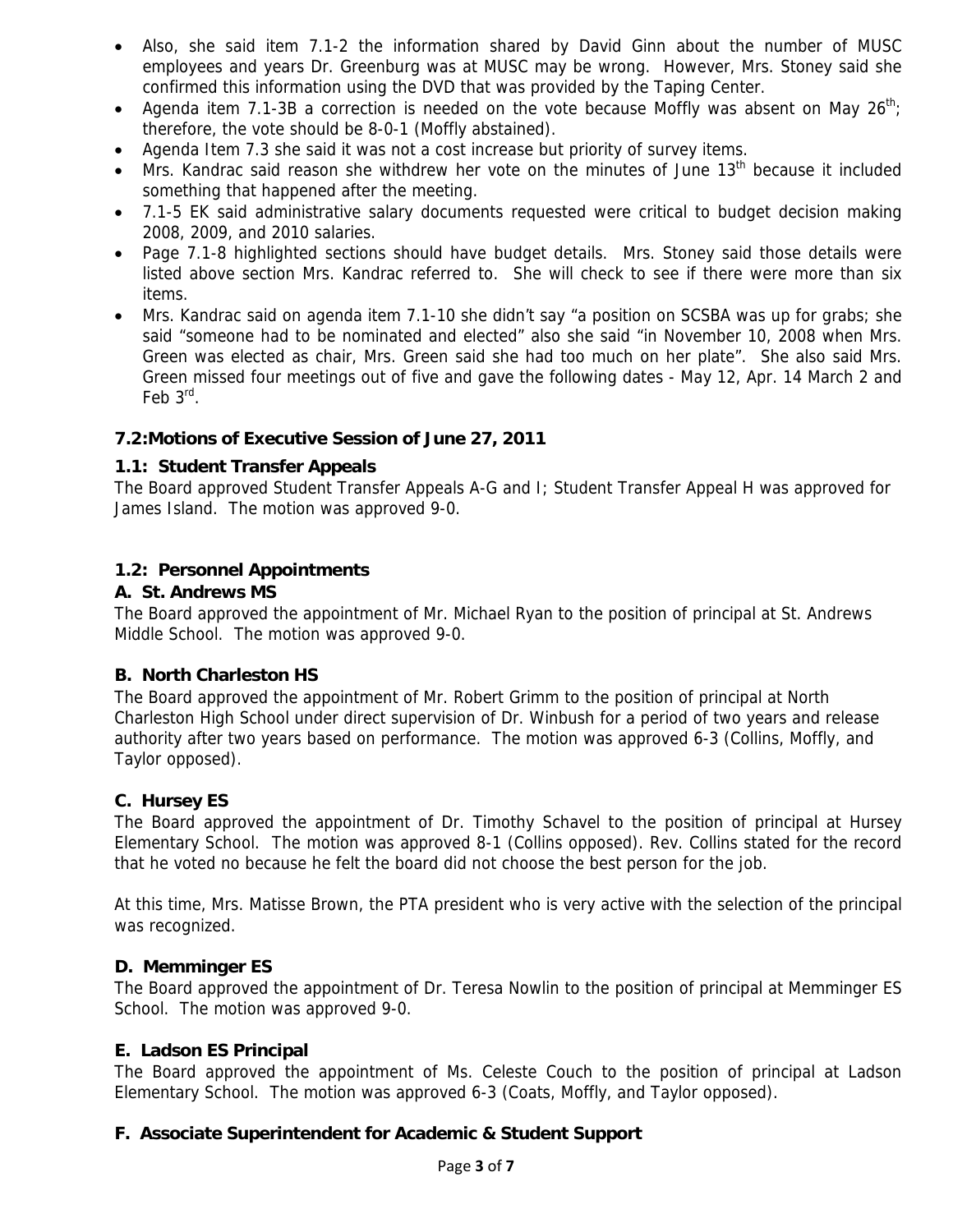The Board approved the appointment of Dr. Lisa Herring to the position of Associate Superintendent for Academic & Student Support. The motion was approved 8-1 (Kandrac opposed).

### **G. Executive Director for Achievement & Accountability**

The Board approved the appointment of Mrs. Melissa Metarazzo to the position of Executive Director for Achievement & Accountability. The motion was approved 7-2 (Kandrac and Taylor opposed).

Mrs. Kandrac asked if CCSD made a donation to the entity Mrs. Metarazzo came from. Dr. McGinley said no, she said Mrs. Metarazzo was in the Internship Program at Harvard University. They did invite donations but she said the district did not have funds they said the district could still host an intern. Mr. Bobby can verify that no funds were exchanged. Also in response to Mrs. Kandrac's question about a workshop Mrs. Green attended at Harvard in 2007, Dr. McGinley said from 2004-2008 or 2009 the district participated in the Public Education Leadership Project at Harvard with seven other school districts from around the country. That was a joint partnership between the Harvard Business School and Harvard Graduate School of Education and there was a fee for participation. In the most recent year the district participated, the Harvard Business Class of 1963 sponsored it. That was a professional development opportunity and had nothing to do with the candidate recommended. The district paid to participate in PELP and the school board asked Mrs. Green to represent the Board. Another year Mr. Douglas participated. The PELP Team was composed of senior leaders and one Board member.

Mrs. Taylor commented that it's not a personal issue but she questions why a competent candidate who worked with the district was not selected. She stated for the record that her vote will reflect that.

### **H. Director of Early Childhood Education Title Change**

The Board approved a recommendation changing the title of Director of Early Childhood Education to Executive Director of Early Childhood Education. The motion was approved 5-4 (Coats, Taylor, Kandrac, and Moffly opposed).

Mrs. Kandrac said although she believes the person is highly qualified, she has a problem with the money and although it says it could be paid for with grant funds, eventually it may cost the district money and she has a problem with anything that says birth to five or birth to three because she really didn't think the district should spend man hours and taxpayers' money.

#### **1.3: Personnel Matters**

The Board discussed Personnel Matters in Executive Session. The following Interim Appointments were announced.

- St. James Santee ES Principal Mr. Joe Samson
- Zucker MS Principal Mr. Jake Perlmutter
- West Ashley MS Principal –Ms. LaCarma Brown-McMillan

## **1.4: Approval of Administrative Contracts for 2011-2012**

The Board approved the Administrative Contracts for 2011-2012. The motion was approved 9-0.

#### **1.5: Superintendent's Evaluation Instrument – Pulled**

The **Superintendent's Evaluation Instrument** was pulled from the agenda. No action was taken.

#### **1.6: Board Self Assessment - Pulled**

The Board Self Assessment was pulled from the agenda. No action was taken.

### **1.7: Negotiated Program Management Fee for Cumming/SMG & Brownstone Construction Group to manage the 2011-2016 Building Program**

The Board approved the Negotiated Program Management Fee for Cumming/SMG & Brownstone Construction Group to manage the 2011-2016 Building Program. The program management fee is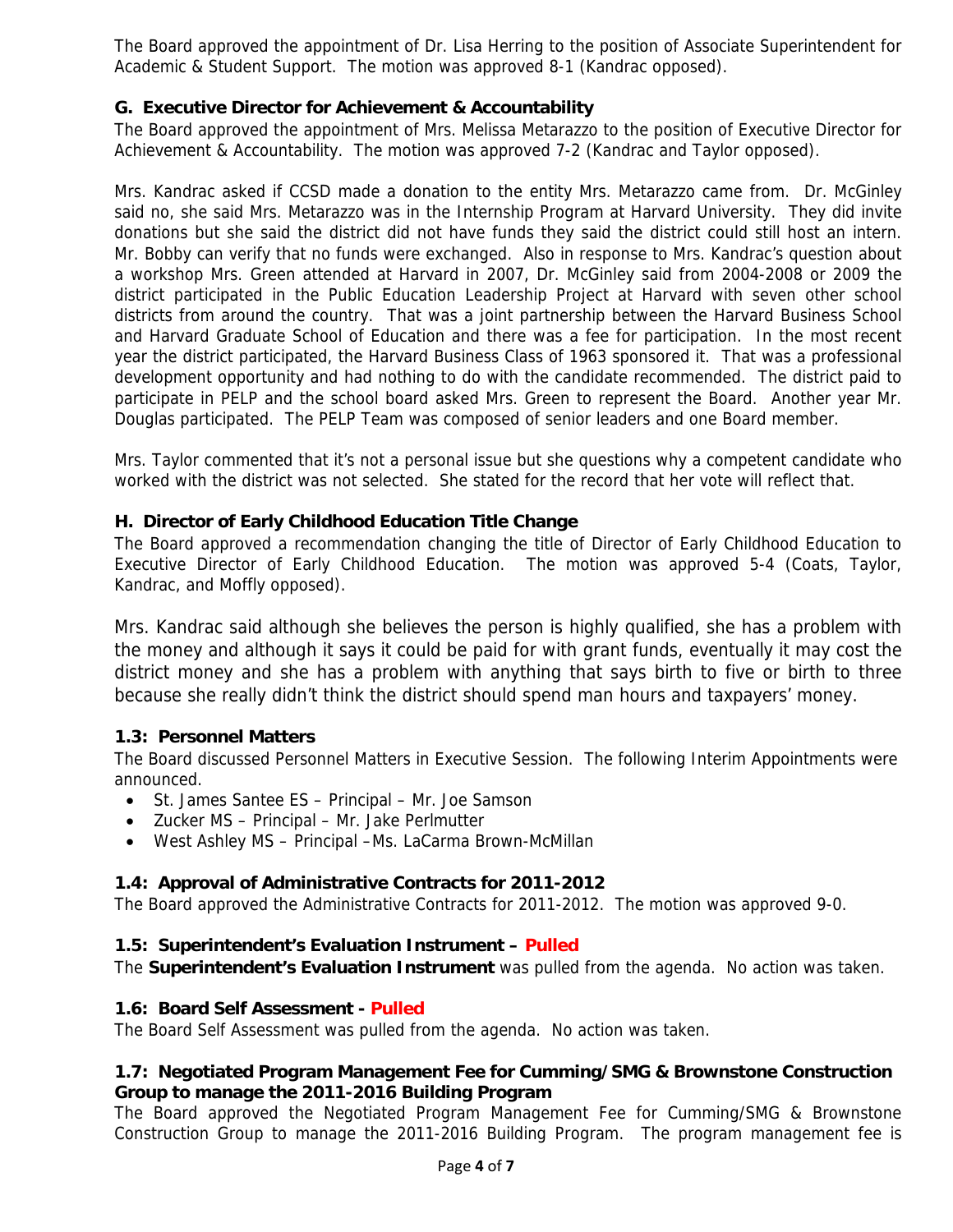included in the program management budget for each project and is paid for from the 6 year one cent sales tax. The motion was approved 9-0.

### **1.8: Award of Competitively Bid Contracts for July 2011**

A recommendation to proceed with contract awards for sealed bids that are within the budget control amounts in July 2011 for Septima Clark and Garrett Academy of Technology. The work at Septima Clark is funded by previously approved Qualified School Construction Bonds (\$100,000) and the work at Garrett Academy of Technology is funded by previously approved Fixed Cost of Operations (\$225,000). The motion was approved 9-0.

#### **1.9: Personnel Matter**

The Board discussed a Personnel Matter in Executive Session. No action was taken.

#### **7.3:Financial Minutes of June 13, 2011**

Mrs. Oplinger moved, seconded by Mrs. Green, approval of the Financial Minutes of June 13, 2011. The motion was approved 8-1 (Moffly opposed).

### **VIII. CAE UPDATE**

#### **8.1:First Grade Academy – Mrs. Terri Nichols and Dr. Janet Rose**

 Mrs. Taylor request school by school data. Mrs. Nichols that would be provided. Dr. Rose said the evaluation is not finished yet. Staff had three weeks to get this work done. Mrs. Taylor said she is looking for school by school info with the number of students in program, how many going to next grade, etc. Rev. Collins said he is looking for the number of students reading on grade level. Mrs. Nichols said that information is included in the superintendent's report that will be shared it tonight. She said the district hasn't reached 100%; however, it is on target. Out of 700 students, only 10% are not reading at grade level.

In response to Mrs. Kandrac question about phonics, Mrs. Nichols said it is part of how students learn to read. Phonics will be done daily in all schools.

Mrs. Coats asked if any students failed. Nichols said she didn't have that information. However it's a small number. Mrs. Taylor asked if any students were identified as special education students during this process. Nichols said the rules have changed a lot. Earlier, Special Education students had to go through a response to special education. Few students have not accelerated. Mrs. Taylor asked if any student is excluded from taking the MAP Test. Mrs. Nichols said none. Rev. Collins asked about allocations. Mrs. Nichols said some have full time teachers; others are deployed based on student data. Dr. McGinley said the data is on page 18.

In response to Mr. Fraser, Mrs. Nichols said the district was serving every student that needs to be served. Rev. Collins asked if only 700+ students. Dr. McGinley said the district is getting intervention to students who need it most. Dr. McGinley thanked Mrs. Nichols and members of the team—Mrs. Betsy Reidenbach, Dr. Linda Fitzharris, Dr. Laura Donnelly and Dr. Janet Rose for their work on this project. She also said other districts are interested in what Charleston is doing. Mrs. Taylor said she received Achieve 3000 from her cousin. Then she asked if it was something that could be used with CCSD program. Nichols said the district didn't buy boxed or canned programs. Mrs. Taylor requested the raw score and data percentile for  $1<sup>st</sup>$ ,  $3<sup>rd</sup>$ , and  $6<sup>th</sup>$  grades. She said sometimes strong teachers need to move to a different locations and that could be done with Achieve 3000. She wants the best teacher and principals at underachieving schools.

### **IX. MANAGEMENT REPORT(S)**

#### **\* 9.1: Superintendent's First Annual Report on Literacy Requirement & Intervention Policy**

Dr. McGinley said this is the first report mandated by Board Policy IHAAA requiring the superintendent to report out on grades 3-8 annually. Information, results and documentation was provided. Parent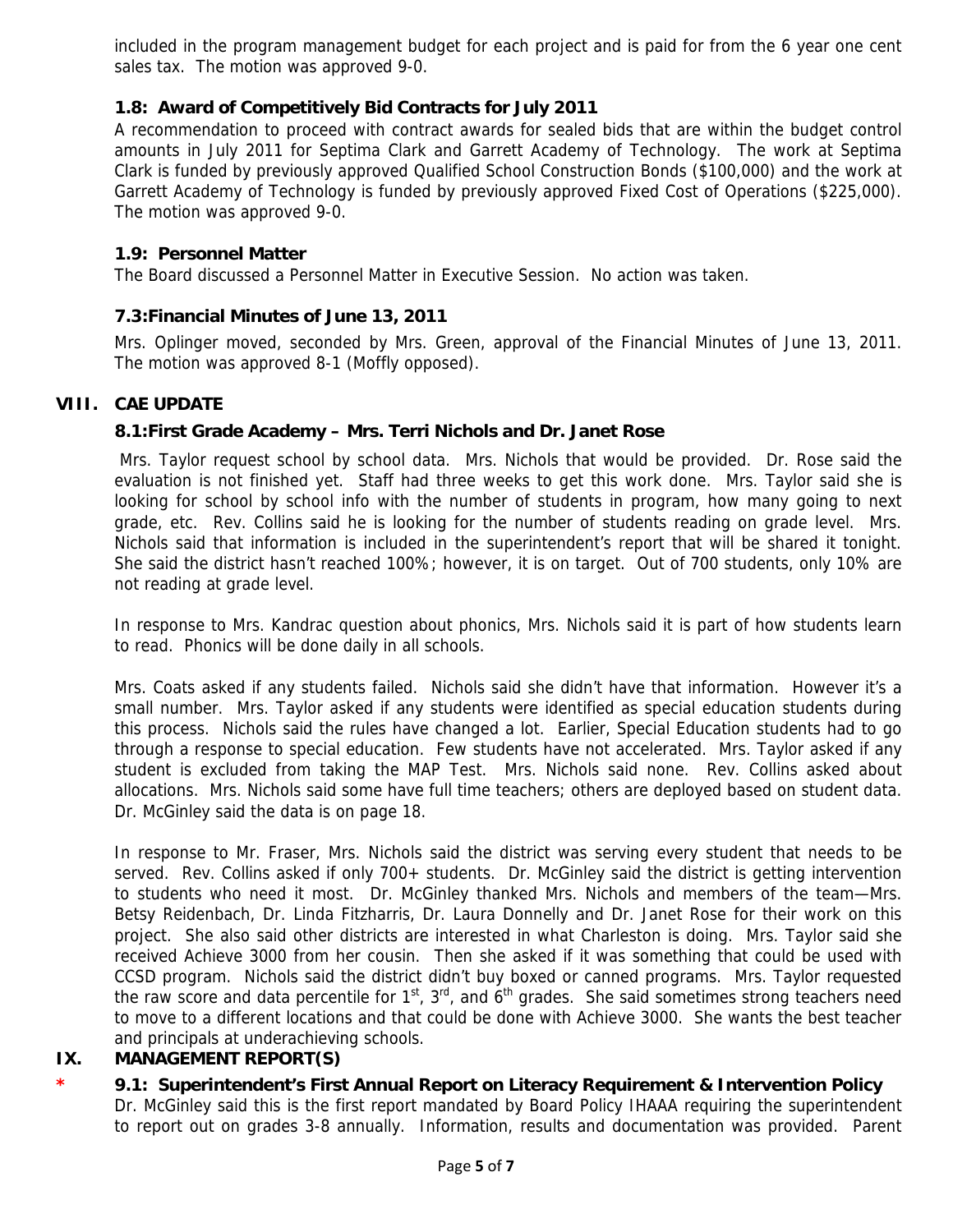notification letters are filed in student's permanent records listing the student's reading level. The individual reading plan for students not on grade level was also provided. Dr. McGinley said HSAP results for grades 10<sup>th</sup>-12<sup>th</sup> were delayed and not available. Page 36, she highlighted Literacy Model versus retention in grade stating the results show progress is being made that would not be achieved with retention.

Mrs. Coats requested a follow-up at a future meeting. Mrs. Taylor added with the data she requested. Mr. Fraser credited former Board member, Gregg Meyers, for his work on this project.

### **X. COMMITTEE REPORT(S)**

### **10.1: Audit & Finance Committee**

### **A. Stall High, Northwoods Middle and Zucker Middle Bell Time Change for the 2011-2012 Academic Year**

Mrs. Kandrac moved, seconded by Mr. Ascue, approval of the Stall HS, Northwoods MS, and Zucker MS Bell time for 2011-2012 by 10 minutes. If this item is not approved, the cost to add up to five additional buses would amount to \$197,597 in General Operating Funds. The motion was approved 9- 0.

Mrs. Kandrac asked about the future impact if the late arrival of students issue was not addressed. Mr. Bobby said additional money would be spent. Also, in response to Mrs. Kandrac's question about solicitation of community feedback, Mr. Bobby said a ParentLink call was made and few calls came in response.

### **B. Tax Anticipation Note (TAN)**

On behalf of the Audit and Finance Committee, Mrs. Coats moved approval of the resolution authorizing issuance of a Tax Anticipation Note (TAN) in the amount not to exceed \$75 million. The funding source/cost is the usual and customary TAN issuance fees which will be paid from interest earnings on the TAN. The motion was approved 9-0.

#### **C. Purchase of Buses for Early Headstart Program**

Mrs. Coats moved, seconded by TG, approval of Early Head Start Buses and Head Start Buses. The funding source is Federal Funds. The amount is approximately \$660,000 for startup; other amounts-- \$32,850 per year for gas and \$30,000 for Maintenance paid from grant funds. The motion was approved 6-2 (Kandrac and Moffly opposed); Rev. Collins left the room for a short while. Therefore, he did not vote on this item.

Mr. Bobby said new buses were in anticipation of additional students, one with special education access; the others would be regular buses. Diesel buses will be purchased. Dr. Lee said only one handicapped bus was needed. The district will use Durham to operate and provide drivers. Mrs. Kandrac asked about fuel cost and salaries. Dr. Lee said grant was self-sustaining and never intended to put financial burden on the district. Mrs. Kandrac asked about the centers bus will deliver students to. Dr. Lee responded. Mrs. Kandrac said it wasn't personal. She just wanted to make sure Dr. Lee deserved title change the Board approved earlier. Mr. Ascue asked if Durham would be fine with fueling and parking. Ms. McClure said fuel would be delivered at night. Mrs. Moffley asked about the number of students to be transported and if smaller buses were needed. Mr. Bobby said they were 30 passenger buses. Mrs. McClure said she didn't foresee a problem. Dr. Lee said CDI is still in charge of Head Start. The transition will take place next week. To generate funds, buses could also be used for field trips for K-12 programs. Mr. Bobby added buses could also be used for other things like choice programs for special purposes. These buses may reduce costs for other programs. The intent is to fully utilize these buses and it's a positive for both the school and the district. The number of students determined the number of students to be transported. Once final rosters are given to Durham, they will route them to the extent, contingent upon other factors the district can't control i.e. parents transport, geographic location, etc.